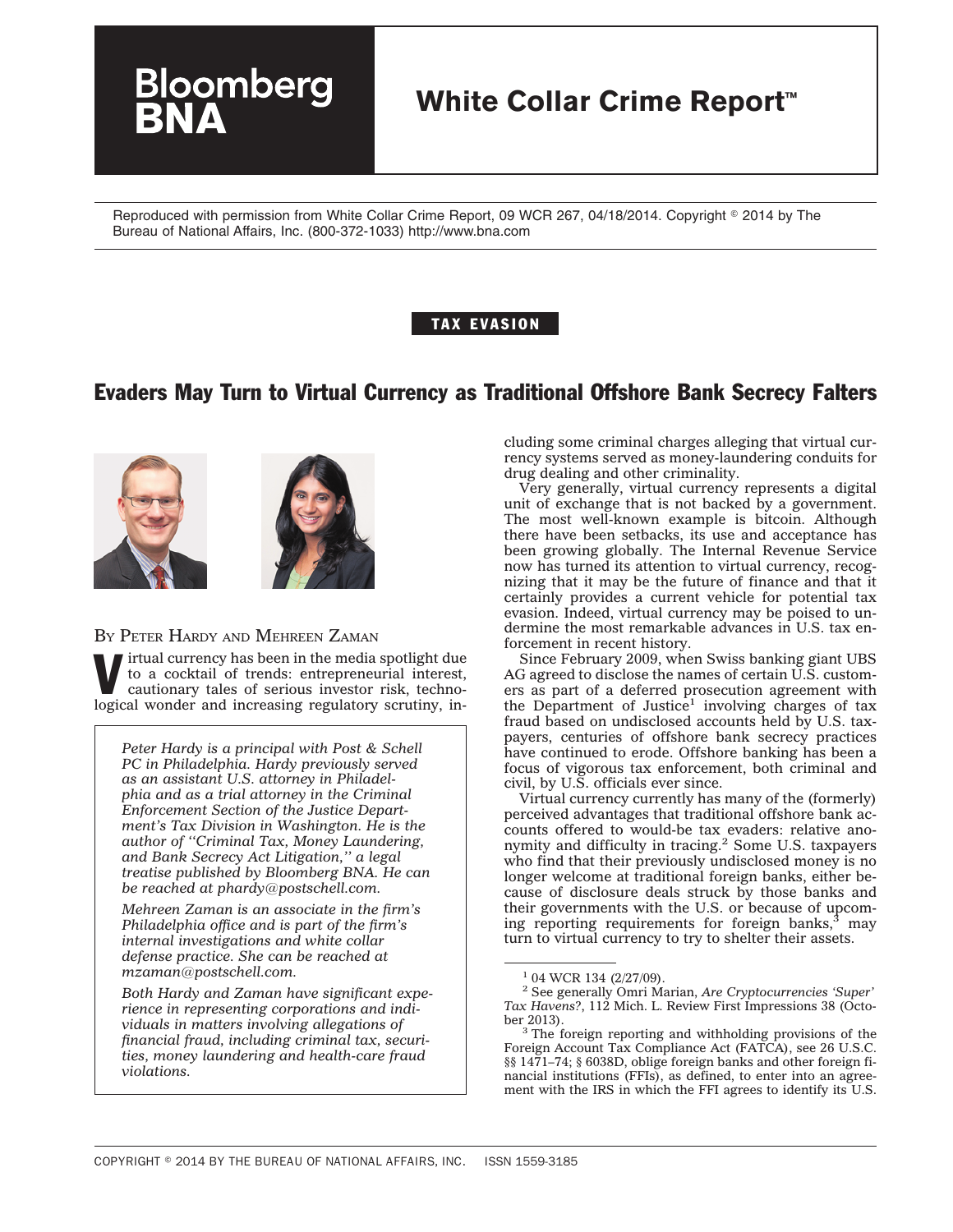**Traditional Weapons.** Given these parallels, the IRS may invoke some of the weapons it has used effectively against traditional offshore bank accounts, including the report of foreign bank and financial accounts (FBAR) form pertaining to the disclosure of offshore accounts. However, as we discuss, any potential FBAR reporting requirements may turn on the particular technology used by a holder of virtual currency, making both enforcement by the government and compliance by individuals particularly difficult.

The future of virtual currency is an open question. It may be a fascinating but untenable experiment that will collapse under the combined weight of predatory hackers who will rob it of the security necessary for mass appeal and regulators who will seek to deprive it of one of its most defining features, that of relative anonymity. Alternatively, it may become as ubiquitous as the Internet and e-mail are now but in a form that mirrors the high state of regulation of traditional finance. Until these questions resolve—and given the clear attraction of virtual currency to people who prize both technological sophistication and a desire for anonymity—the broad and effective real-world enforcement of a virtual tax reporting system will be challenging.

#### The IRS Enters the Virtual Fray

The IRS is attempting to keep up with this swiftly evolving technology. As the use of virtual currency continues to spread, both domestically and particularly abroad, one conceivably could survive—or at least pursue an enhanced lifestyle—largely on unreported virtual currency. Although the IRS has made important strides in describing a basic regulatory framework for virtual currency, the real-world enforceability of that framework is currently very unclear.

In May 2013, the Government Accountability Office issued a report $4$  to the Senate Committee on Finance, recommending that the IRS provide guidance on the tax implications of virtual currency, which—regardless of its precise categorization—can represent taxable income. In addition to acknowledging that virtual currency may serve as a vehicle for tax evasion given its degree of anonymity and difficulty in tracing, the GAO report recommended that the IRS issue guidance regarding third-party reporting requirements for virtual currency transactions. As tax enforcement officials know, the best way to maximize general compliance with tax requirements is through third-party reporting. A classic example: W-2 wage earners tend to report income with much greater accuracy than the selfemployed.

The IRS recently responded to this GAO report and other pressures by issuing guidance in March on how existing general tax principles apply to transactions using virtual currency.5 According to the guidance, virtual currency does not represent a ''currency'' for tax purpose; rather, it represents, and is taxable as, ''property'' according to the fair market value of any gains or losses, converted into U.S. dollars. As for third-party reporting, the guidance provides that virtual currency paid by an employer for services represents wages subject to employment taxes and income tax withholding. Moreover, virtual currency payments are subject to information reporting and backup withholding, such as Form 1099 reporting to the IRS and the payee, just like any other payments made with property. If a payer of virtual currency cannot obtain the required identification information from the payee to issue a Form 1099 (such as the payee's name, address and tax identification number), then taxes must be withheld. Presumably, compliance with this reporting system will be uneven at best, given the fact that many use virtual currency precisely because it is held out as a more anonymous vehicle to do business.

Thus, it still will be quite difficult for the government to catch many virtual tax evaders, particularly given the classic dilemma of limited tax enforcement resources. Although the use of virtual currency requires a shared public ledger of all transactions, thereby preventing the system from being truly anonymous, transactions are linked to digital addresses that, standing alone, do not reveal the user's actual identity. Although it is possible to trace virtual transactions by following this chain, such tracing would be very resource-intensive if tax investigators want to get the full picture of an individual's income rather than simply following the trail of a single transaction. Criminal tax investigations are demanding, and attempting to reconstruct a person's entire virtual financial history over several years will be significantly complex, if not impossible, particularly because one individual can use many different addresses for virtual transactions.

#### Virtual Currency and the Bank Secrecy Act

Prior to the IRS guidance, the leader in regulating virtual currency has not been the IRS. Rather, it has been another branch of the Department of Treasury, the Financial Crimes Enforcement Network (FinCEN), which is the regulator for the Bank Secrecy Act. In March 2013, FinCEN issued interpretive guidance $6$  concluding that under the BSA, an ''administrator'' or ''exchanger'' of virtual currency is a "money transmitter,"<sup>7</sup> which in turn qualifies as a ''money service business,''8 or MSB, which in turn qualifies as a "financial institution"<sup>9</sup> under the BSA

The FinCEN guidance defines an ''administrator'' as someone who is engaged in the business of putting virtual currency into circulation and has the authority to withdraw such currency from circulation. Further, it defines an ''exchanger'' as someone engaged in the business of exchanging virtual currency for real currency or other virtual currency. However, FinCEN also concluded that a mere "user" of virtual currency, defined as a person who obtains virtual currency to purchase

account holders, obtain information from these account holders, report that information every year to the IRS and perform

related due diligence. <sup>4</sup> GAO-13-516, *Virtual Economies and Currencies: Additional IRS Guidance Could Reduce Tax Compliance Risks* (May 15, 2013), available at [http://www.gao.gov/products/gao-](http://www.gao.gov/products/gao-13-516)

 $5$  IRS notice 2014-1 (March 25, 2014), available at [http://](http://www.irs.gov/uac/Newsroom/IRS-Virtual-Currency-Guidance) [www.irs.gov/uac/Newsroom/IRS-Virtual-Currency-Guidance.](http://www.irs.gov/uac/Newsroom/IRS-Virtual-Currency-Guidance)

<sup>6</sup> See FIN-2013-G001, *Application of FinCEN's Regulations to Persons Administering, Exchanging, or Using Virtual Currencies* (March 18, 2013), available at [http://fincen.gov/](http://fincen.gov/statutes_regs/guidance/html/FIN-2013-G001.html) [statutes\\_regs/guidance/html/FIN-2013-G001.html.](http://fincen.gov/statutes_regs/guidance/html/FIN-2013-G001.html) <sup>7</sup> 31 C.F.R. § 1022.100(ff)(5)(i)(A).

<sup>8</sup> 31 C.F.R. § 1010.100(ff).

 $9$  31 C.F.R. § 1010.100(t)(3).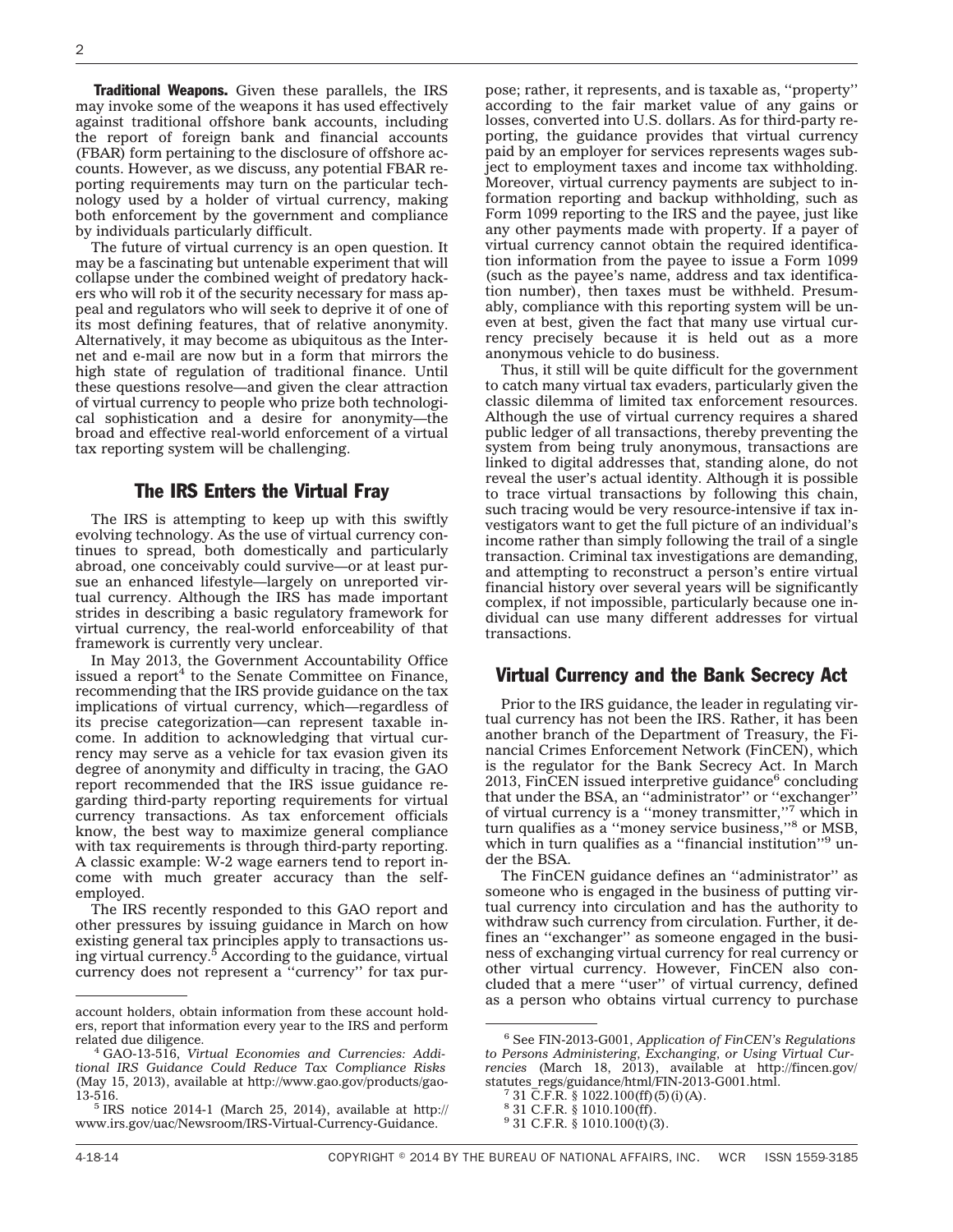goods or services, is not a money transmitter.<sup>10</sup> Nonetheless, this FinCEN guidance still has enforcement implications for individuals possessing virtual currency because it imposes certain reporting requirements on the third parties employed by those users.

Specifically, as an MSB, any virtual currency administrator or exchanger must register with the Treasury Department $11$  and also must maintain a list detailing its agents.12 Further, like all financial institutions under the BSA, virtual currency exchangers and administrators must obtain identifying information for participants in transfers of  $$3,000$  or more.<sup>13</sup> As MSBs, they also must establish anti-money laundering (AML) programs designed to thwart money laundering and maximize compliance with all BSA duties. $14$  Finally, individual users of virtual currency could be swept up by the BSA reporting requirements for suspicious activity reports (SARs), which certain financial institutions including MSBs—must file to report known or suspected money laundering activity, BSA violations or other crimes.<sup>15</sup>

Nonetheless, effective reporting regimes depend on actual compliance. One may wonder how diligent many current administrators and exchangers of virtual currency will be in carrying out their obligations to register, file SARs and enforce AML programs, particularly if they entered virtual business precisely because of its perceived enhanced anonymity.

## The Virtual Implications Of Reporting Requirements For Offshore Accounts

The government's effort to subject virtual currency systems to the regulatory regime of the BSA implicates another potential parallel between virtual currency and the offshore account enforcement campaign: the lurking issue—not addressed by the recent IRS guidance—of whether individuals possessing virtual currency may have to file an FBAR. The FBAR—an annual reporting form imposed by the BSA, not the tax code—has been the engine driving the government's enforcement campaign against undisclosed offshore accounts, including the associated voluntary disclosure programs and criminal cases. If the recent history of expanding regulation of virtual currency is any guide, the government may be looking to fit the peg of virtual currency into the hole of FBAR reporting requirements.

Very generally, the FBAR must be filed by June 30 with the Treasury Department by U.S. citizens and residents with a financial interest in, or signatory authority or other authority over, ''financial accounts'' located in a foreign country that have a combined value of more than \$10,000 on any day during the prior calendar

year.16 Not filing a required FBAR, or filing a false FBAR, is a felony if done willfully.<sup>17</sup> Further, the civil penalties for ''willful'' FBAR violations are severe: a monetary penalty equal to 50 percent of the highest account balance during the year of violation, cumulatively assessed for up to six years.

FinCEN already has taken the first step toward applying FBAR obligations to virtual currency by declaring, as described, that an administrator or exchanger of virtual currency is a type of ''financial institution'' subject to the BSA. The main remaining questions appear to be whether a stash of virtual currency represents (1) a ''financial account" (2) that is "foreign" under the FBAR regulations. The possible answers are unclear and may turn on the precise technology used by an individual, a scenario that suggests a kaleidoscope of potential reporting obligations.

#### FBAR Basics

The FBAR reporting requirement applies to certain types of ''accounts,'' all of which receive specific definitions. They are: ''bank'' accounts, ''securities'' accounts and "other" financial accounts.<sup>18</sup>

The third, "catchall" definition of "other" financial accounts is broad and includes insurance or annuity policies with cash value, mutual and similarly pooled funds, brokerage accounts and commodity futures or options accounts. Further—and most relevant to virtual currency—it includes ''an account with a person that is in the business of accepting deposits as a financial agency,"<sup>19</sup> which is someone "acting for a person  $\dots$  as a financial institution, bailee, depository trustee, or agent, or acting in a similar way related to money, credit, securities, gold, or a transaction in money, credit, securities, or gold.''20

Given the broad interpretation of ''money'' FinCEN used when it declared that administrators and exchangers of virtual currency are BSA money transmitters, it is this last type of ''other'' financial account that may apply most easily to certain virtual currency holdings.

The definition of ''foreign'' is more straightforward. Reportable accounts for FBAR purposes involve only accounts located in geographical areas outside the U.S.,<sup>21</sup> although a branch of a foreign bank physically located in the U.S. does *not* qualify.

### The Mechanics of Virtual Currency: A Reportable Foreign Account?

When determining whether this regulatory framework may apply to virtual currency, the particular technology chosen by a user of virtual currency is likely critical because it determines *how* and *where* the currency is stored. The following very general discussion is limited to how bitcoin, the most common virtual currency, works.

A bitcoin user needs to create a virtual ''wallet,'' which stores both:

<sup>&</sup>lt;sup>10</sup> See FIN-2013-G001, supra.<br><sup>11</sup> 31 C.F.R. § 1022.380(a).<br><sup>12</sup> 31 C.F.R. § 1022.380(d).<br><sup>13</sup> 31 C.F.R. § 1020.410.<br><sup>14</sup> 31 U.S.C. § 5318(h); 31 C.F.R. § 1022.210. However, the general Customer Identification Program requirement of the BSA, 31 U.S.C. § 5318(l), which requires certain financial institutions to gather information on all prospective customers attempting to open accounts at the institution, does *not* apply to

<sup>15 31</sup> C.F.R. §§ 1021.320-1026.320; 1029.320.

<sup>&</sup>lt;sup>16</sup> 31 U.S.C. § 5314; 31 C.F.R. § 1010.350.<br><sup>17</sup> 31 U.S.C. §§ 5314, 5322.<br><sup>18</sup> 31 C.F.R. § 1010.350(c).<br><sup>19</sup> 31 C.F.R. § 1010.350(c)(iii).<br><sup>20</sup> 31 U.S.C. § 5312(a)(1).<br><sup>21</sup> 31 C.F.R. § 1010.350(d).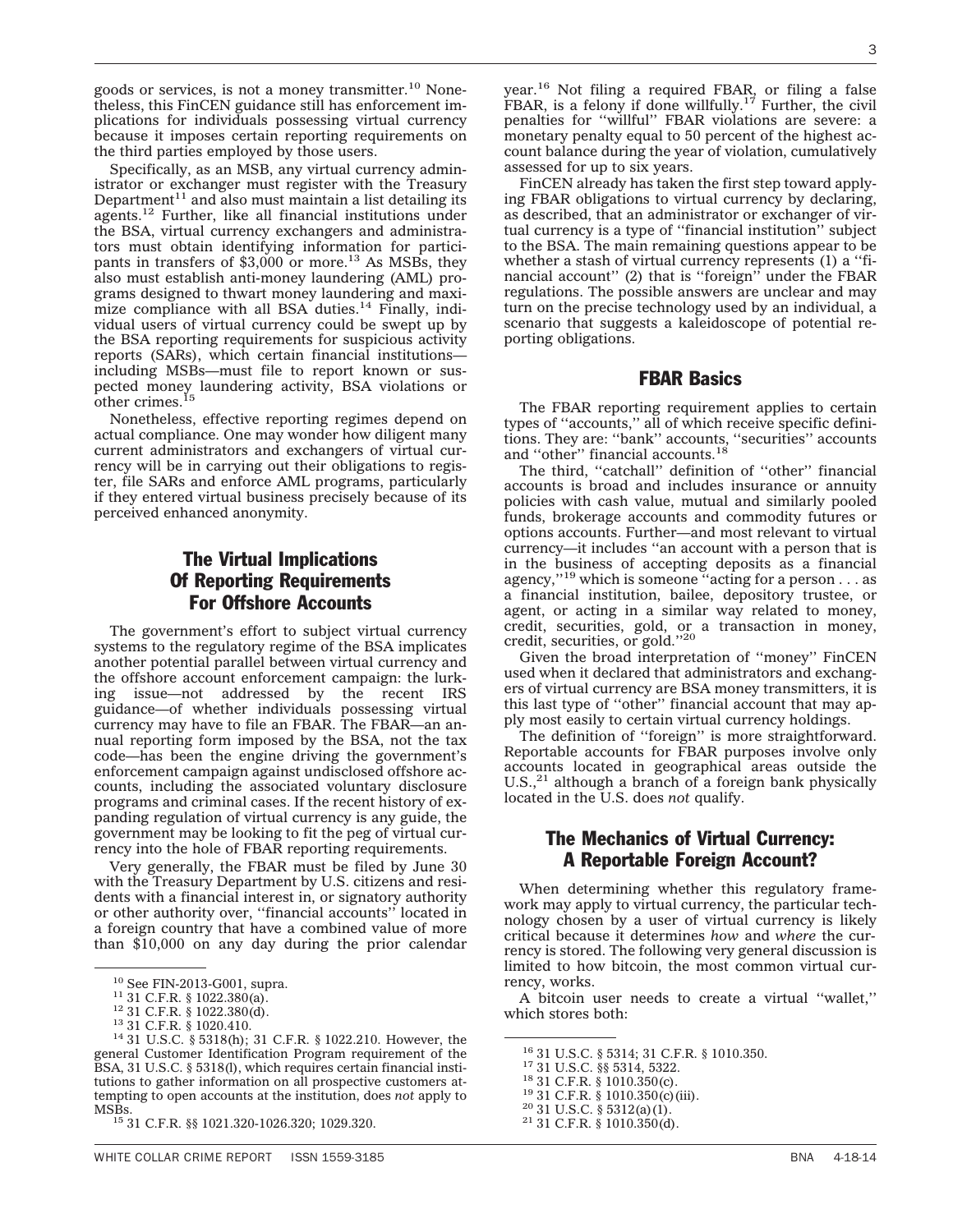$\blacksquare$  the private keys needed to access the user's bitcoin addresses and spend her bitcoins; and

 $\blacksquare$  the public addresses through which other people send bitcoins to the user.

To acquire bitcoins, one uses a public address to buy bitcoins or provides a public address to a third-party so that the bitcoins can be deposited into one's wallet. A user can have many different bitcoin addresses.

Once a bitcoin user creates her wallet, a transaction between two wallets is initiated by use of a private key, which tells the system that the user wants to transfer value to the other person. The private key acts as the sender's signature and provides mathematical proof that the message came from the actual owner of the wallet. The transaction is verified by a ''mining'' system using a ''block chain.'' Mining is the process of validating transactions; miners throughout the globe use special software to solve extremely complex math problems. The block chain is a shared public ledger that contains every transaction ever executed in bitcoin. Using the block chain, one could discover the transactions associated with a given address. In this way, the use of bitcoin is subject to tracing and is not truly anonymous, although an address—which is just a randomized line of numbers and letters—does not itself reveal the user's actual identity. The more addresses used by an individual, the more splintered will be her full digital trail.

Does a bitcoin wallet constitute a ''foreign account'' subject to FBAR reporting requirements? Perhaps. There are five main types of bitcoin wallets—some of which depend upon the physical presence of the virtual currency user herself.

*Desktop Wallets:* Wallets maintained on a desktop computer can conduct transactions, create addresses and store keys. The user has total control but also has total responsibility. If the computer is stolen or destroyed, so are the bitcoins.

*Paper Wallets:* These are simply paper documents that list the keys that comprise a wallet. Paper wallets also can have quick response codes, so they can be scanned to add keys into a software wallet. These wallets are not subject to hacking, but they are obviously subject to fire, water and being lost or stolen.

*Hardware Wallets:* A hardware wallet electronically stores keys offline; for example, it could include a USB drive. Hardware wallets dedicated to virtual currency are still rare and most are still in production. A fascinating example became available in February: a wristband that is dedicated to holding private keys and that relies on the user's heart rhythm as a security key. Hardware wallets generally present the same advantages and disadvantages of paper wallets.

*Mobile Wallets:* These wallets allow easy access to bitcoins. By running an application on a smartphone, the mobile wallet stores the private keys for bitcoin addresses and allows for the potential easy exchange of bitcoins through the scanning of a QR code. Mobile wallets use a simplified payment verification based on a small subset of the block chain.

*Online Wallets:* Online wallets store keys on a website controlled by a third party. These wallets allow access to bitcoins by signing into the website through

any browser or mobile device. However, the website that hosts a user's bitcoins may lose (or steal) them. The most notorious example of online wallets is Mt. Gox, a defunct bitcoin exchange based in Tokyo. Mt. Gox, which once handled most bitcoin exchanges, announced in February that it was bankrupt and had lost—apparently due to hacking—approximately 850,000 bitcoins held in online wallets and worth hundreds of millions of dollars.<sup>22</sup> Although Mt. Gox recently announced that it located about 200,000 of the missing bitcoins, this catastrophe remains a strong cautionary tale.

Of the various options above, and depending on the facts, online wallets represent the most likely candidates for qualifying both as ''accounts'' and ''foreign.'' Here, the two issues tend to converge. Continuing to use Mt. Gox as an example, the government presumably would regard Mt. Gox as an MSB and therefore as a financial institution. Because the owner of the wallet could deposit, transfer and withdraw money from it, and also because the wallet would resemble traditional accounts in other ways (i.e., the user can access it with a username and password and carry a balance), the government also could regard the wallet as an ''account'' under the FBAR regulations. Given the location of Mt. Gox in Japan, it also would be ''foreign.''

The government recently has focused on similar issues when taking the position in a civil FBAR enforcement action, arguing that the defendant's online accounts at FirePay, PokerStars and PokerPlayer represented foreign financial accounts subject to FBAR reporting.23 In that pleading, the government argued that the companies that operated the sites represented foreign financial agencies and emphasized that the defendant had a username and password login access to his online accounts, carried a balance in them and could deposit, withdraw and transfer money from them. Further, the companies were licensed, and had their physical offices located, abroad. It is not hard to conceive of the government taking similar positions as to online wallets.

However, the government (and individuals) may face a bewildering regulatory field in which reporting requirements turn on the particular technology at issue. For example, if a user of virtual currency in the U.S. simply holds his virtual currency on the desktop of his computer, smartphone, flash drive or other remote device and uses it to fund virtual transactions as desired, it is difficult to imagine how such holdings could represent ''foreign accounts,'' particularly because a mere user of virtual currency does not represent a financial institution.

Another potential wrinkle remains. Even if a person maintains his wallet remotely and in the U.S., the actual use of bitcoin requires entry into the Internet and mining through the block chain. The government might argue that because the block chain facilitates the transmission of funds, anything uploaded or mined through that site could represent a foreign account. However, FinCEN recently has ruled that, to the extent that a user creates or mines virtual currency solely for the user's

<sup>22</sup> 09 WCR 136 (3/7/14). <sup>23</sup> *United States v. Hom*, No. 13-cv-03721, motion for summary judgment (N.D. Cal. April 14, 2014), available at [https://](https://docs.google.com/file/d/0B0SLTNWD-Z3YaHRJbzdPNnRsZ2s/edit?usp=sharing&pli=1) [docs.google.com/file/d/0B0SLTNWD-Z3YaHRJbzdPNnRsZ2s/](https://docs.google.com/file/d/0B0SLTNWD-Z3YaHRJbzdPNnRsZ2s/edit?usp=sharing&pli=1) [edit?usp=sharing&pli=1.](https://docs.google.com/file/d/0B0SLTNWD-Z3YaHRJbzdPNnRsZ2s/edit?usp=sharing&pli=1)